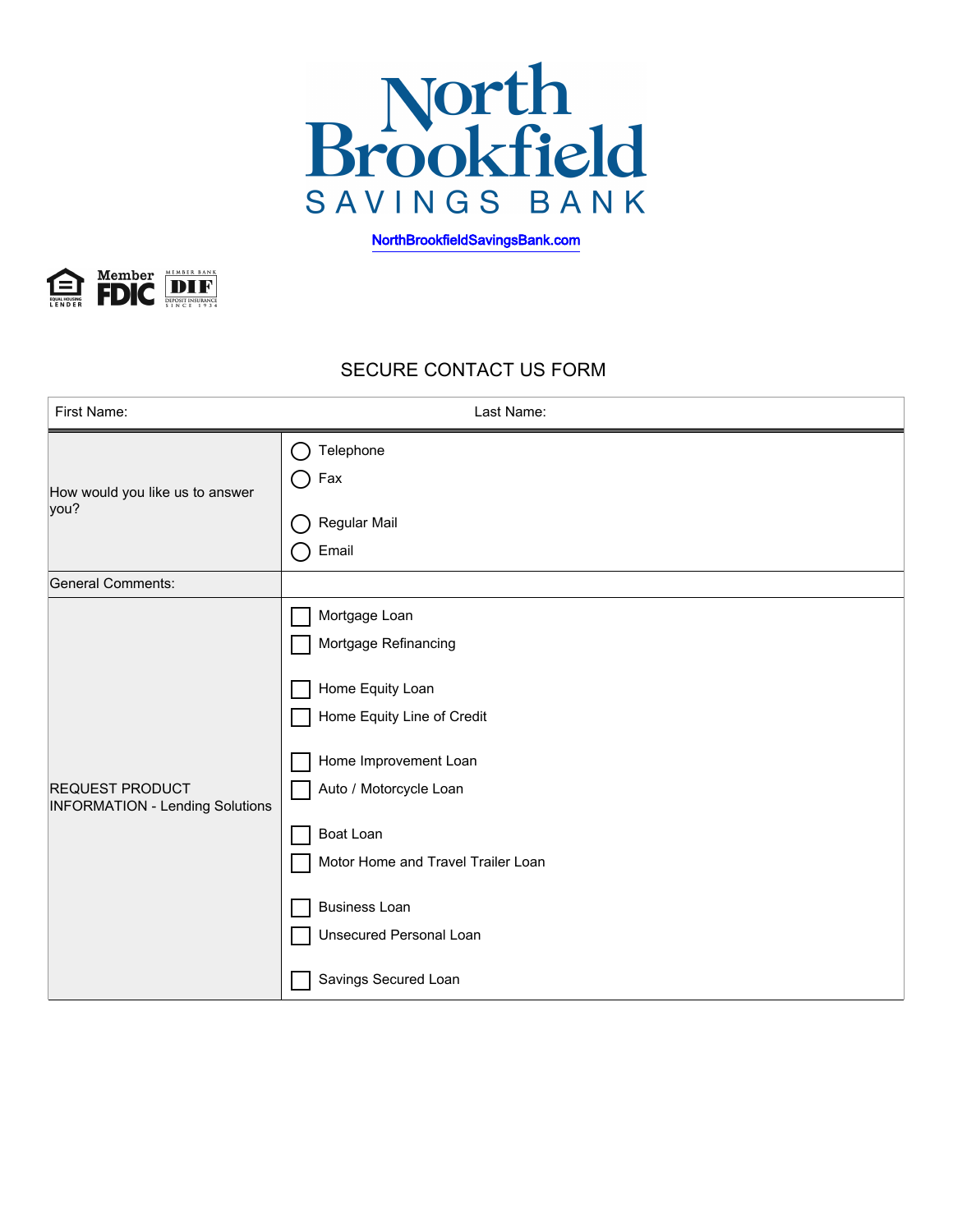| REQUEST PRODUCT<br><b>INFORMATION - Deposit Solutions</b> | <b>Personal Checking Accounts</b><br>Personal Savings Account<br><b>Certificates of Deposit</b><br>Individual Retirement Account<br>Money Market Account<br><b>Business Checking</b><br><b>Student Account</b> |             |  |  |  |
|-----------------------------------------------------------|----------------------------------------------------------------------------------------------------------------------------------------------------------------------------------------------------------------|-------------|--|--|--|
| REQUEST PRODUCT<br><b>INFORMATION - Online Services</b>   | Online Banking<br><b>Bill Pay</b><br>Mobile Banking<br>Debit & ATM Card                                                                                                                                        |             |  |  |  |
| <b>Other Products or Services</b>                         |                                                                                                                                                                                                                |             |  |  |  |
| Request CD Rate Quote (required)                          | Amount                                                                                                                                                                                                         | CD Term     |  |  |  |
|                                                           | <b>Months</b>                                                                                                                                                                                                  | Years       |  |  |  |
| CD Term:                                                  | $\overline{\phantom{a}}$                                                                                                                                                                                       |             |  |  |  |
|                                                           |                                                                                                                                                                                                                |             |  |  |  |
| How would you like your interest<br>payments?             | Monthly<br>$\mathcal{L}^{\mathcal{L}}$<br>Quarterly<br>Semi-Annually<br>∩<br><b>Annually Until Maturity</b>                                                                                                    |             |  |  |  |
| Is your principal CD amount from<br>your IRA?             | Yes<br>$\mathcal{L}$<br>No<br>$\left(\begin{array}{c} 1 \end{array}\right)$                                                                                                                                    |             |  |  |  |
| <b>Additional Comments</b>                                |                                                                                                                                                                                                                |             |  |  |  |
| Loan Application Request (required)                       | <b>Amount Requested</b>                                                                                                                                                                                        | <b>Term</b> |  |  |  |
|                                                           | <b>Months</b>                                                                                                                                                                                                  | Years       |  |  |  |
| Term                                                      | $\left( \begin{array}{c} \end{array} \right)$                                                                                                                                                                  |             |  |  |  |
| Purpose of Loan                                           |                                                                                                                                                                                                                |             |  |  |  |